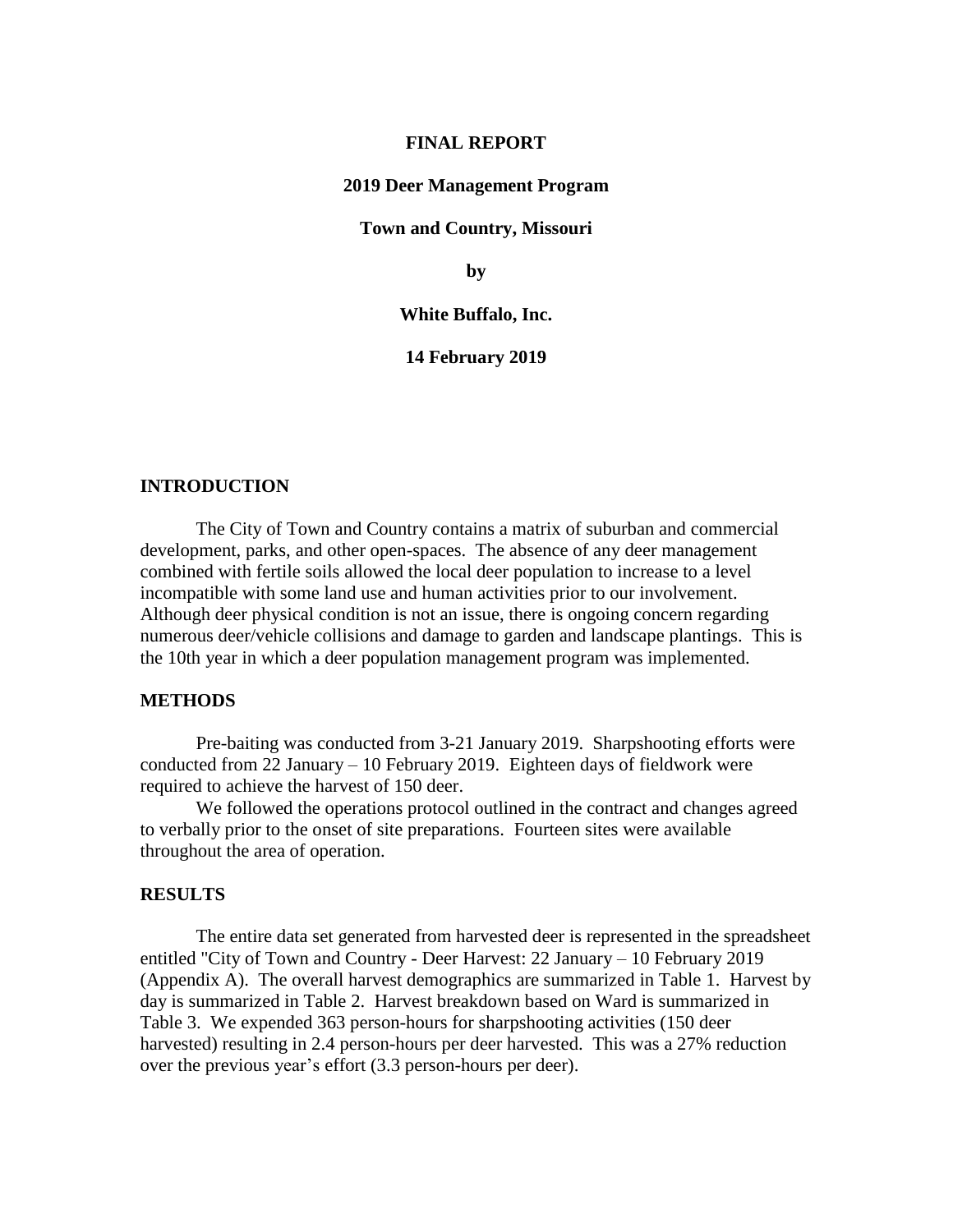| <b>Table 1.</b> Sex and age class of deer harvested in Town and Country, Missouri from 22 |  |  |  |  |  |  |  |
|-------------------------------------------------------------------------------------------|--|--|--|--|--|--|--|
| January - 10 February 2019.                                                               |  |  |  |  |  |  |  |

| $\mathbf{AGE}$ | # MALE $(\% )$ | # FEMALE $(\% )$ | # COMBINED |
|----------------|----------------|------------------|------------|
| Yearling/Adult |                |                  |            |
| Fawns          |                |                  |            |
| Total          |                | ნბ               | 150        |

**Table 2.** Number of deer harvested by day during the 18 days of field operations.

| <b>DATE</b> | <b>Harvested</b> | DATE    | <b>Harvested</b> | DATE   | <b>Harvested</b> | <b>DATE</b> | <b>Harvested</b> |
|-------------|------------------|---------|------------------|--------|------------------|-------------|------------------|
| 1/22/19     |                  | 1/27/19 |                  | 2/2/19 |                  | 2/8/19      |                  |
| 1/23/19     | 12               | 1/29/18 |                  | 2/3/19 |                  | 2/9/19      |                  |
| 1/24/19     |                  | 1/30/18 |                  | 2/4/19 |                  | 2/10/19     |                  |
| 1/25/19     | 13               | 1/31/19 | 14               | 2/5/19 |                  |             |                  |
| 1/26/19     |                  | 2/1/19  | 12               | 2/6/19 |                  |             |                  |

**Table 3.** Deer harvest by Ward

|      | #                |
|------|------------------|
| Ward | <b>Harvested</b> |
|      |                  |
|      | 73               |
|      | 46               |
|      | 24               |

### **Pregnancy rates**

It was too early in pregnancy to identify and count fetuses.

### **Population estimates**

See attached population estimation report.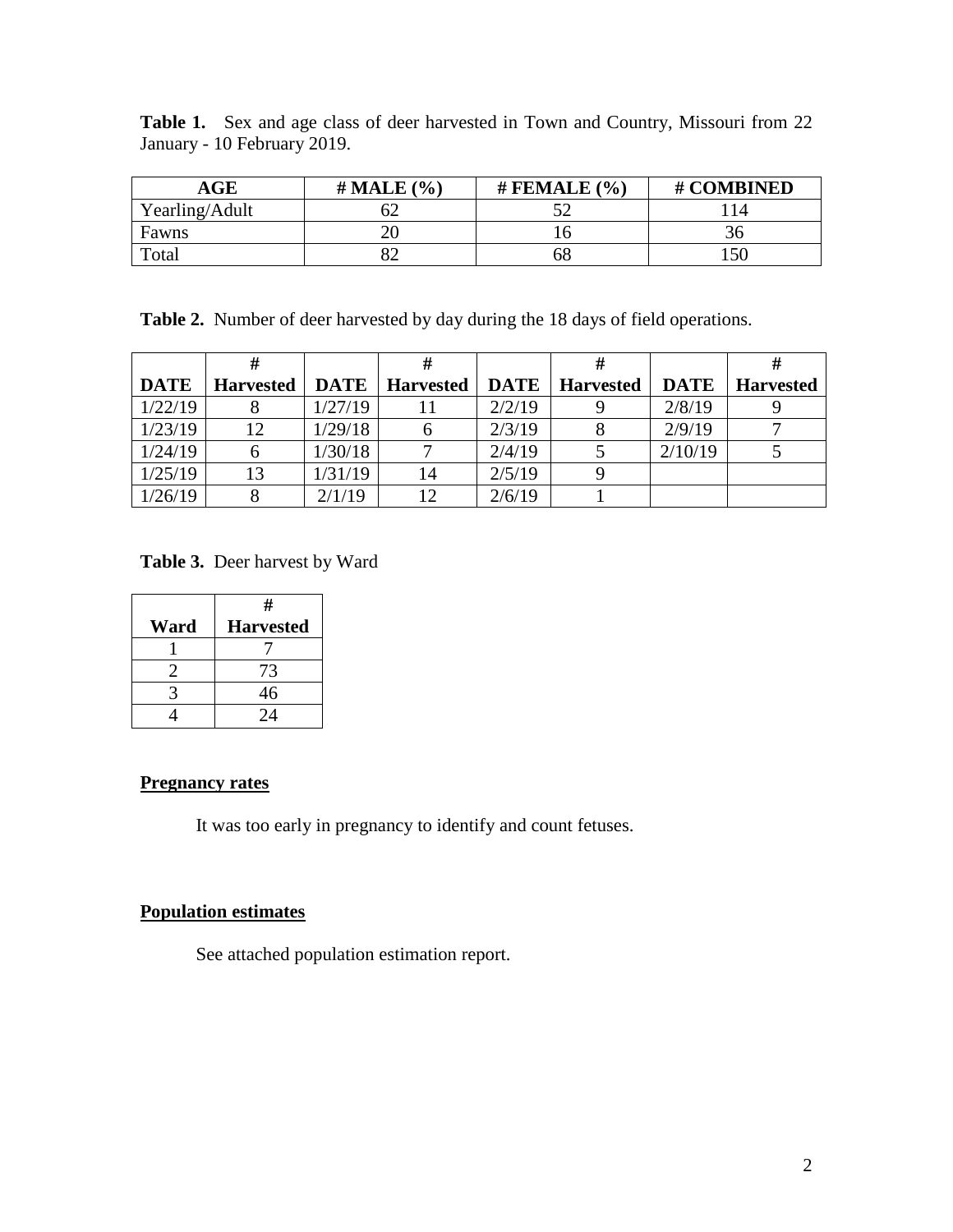### **DISCUSSION**

Fourteen sites were utilized as part of the 2018 Town and Country, MO deer management program. One new site was added to the property list. We had slightly higher efficiency than last year because we did not reduce the population to the same density (i.e.,  $\sim$ 25 deer/mile<sup>2</sup> in 2018 and  $\sim$ 32 deer/mile<sup>2</sup> this year). We would have had to remove another ~60 deer this year to achieve the same density as at the conclusion of last year. We will need to cull ~200 deer next year to reach similar densities as at the conclusion of the 2018 effort.

The harvest result in Ward 1 was 5% of the total harvest. Development on a key property resulted in loss of a very productive site in this part of the municipality. Ward 2 continued to produce the highest removal numbers accounting for 49% of the harvest, similar to the 2018 program. Two sites in Ward 3 contributed 42 deer to the total harvest (28%). The harvest in Ward 4 decreased slightly to 16% from 20% in 2018.

Harvest results from specific sites ranged from a high of 27 deer to a low of 0. Two sites along the western edge of Queeny Park in Ward 3, contributed 42 deer to the total, resulting in 28% of the harvest. One site along the eastern edge of Queeny Park in Ward 2 contributed an additional 17 deer, 11% of the harvest total.

Queeny Park continues to pose a major challenge to the reduction of deer numbers within areas of Town and Country that are located proximate to the Park. Lack of management by the County park system has created a safe haven, in which the deer are able to use the park as a refuge during the day and then transition into the adjoining residential areas at night.

We tagged and labeled 62 of the deer harvested for Chronic Wasting Disease (CWD) testing by Missouri Department of Conservation (MDC). This was part of a larger sampling effort by MDC to screen for the disease in areas proximate to the detection made previously in Franklin County. Only adult male deer was sampled for testing.

Looking forward, the program would benefit by obtaining additional access points in the following areas; 1) the eastern boundary of Queeny Park, 2) Amersham/Bickford/Delvin Drive, 3) Town and Country Estates, and 4) the vicinity of Clayton Road and Williamsburg Estates. This recommendation is based on the high number of deer observed in these areas during the Distance Sampling survey, in combination with a current lack of access to these areas for deer management purposes.

The project concluded  $\sim$ 10% under budget. This is a direct reflection of conducive weather conditions, more deer than anticipated, and a slight savings in lodging.

We would like to thank the following individuals and organizations for assistance provided prior to and during the culling period: Chief of Police Gary Hoelzer, Tom Thousand, Dan Coppin, Tim Randick, Fred Meyland-Smith, Lynn Wright, Erin Shank (Missouri Department of Conservation), all the cooperating homeowners, and John's Butcher Shop (venison processing for charitable donation).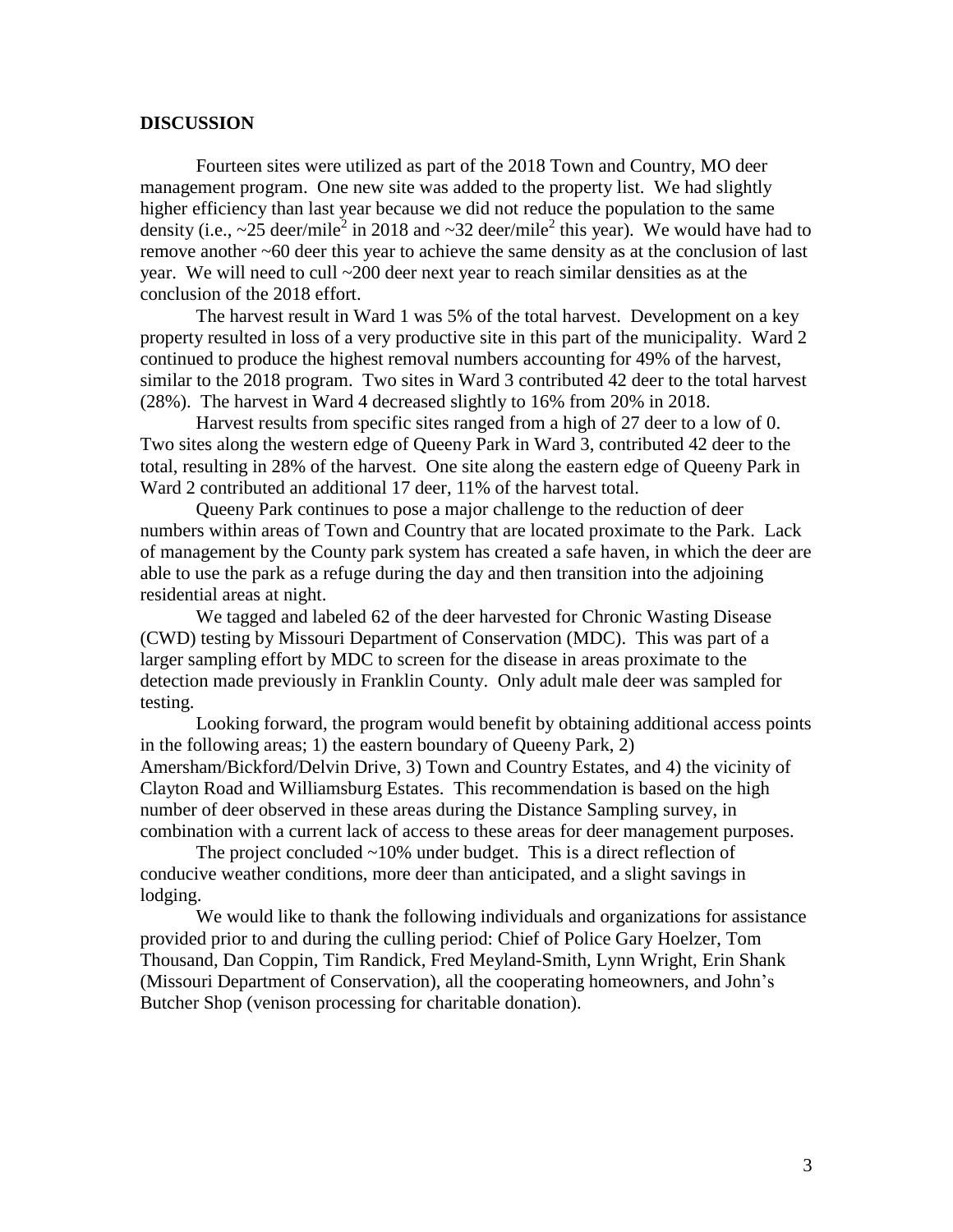## **Appendix A**

| <b>DATE</b> | <b>HARVEST</b><br>#     | <b>CWD TAG#</b> | <b>SEX</b> | <b>AGE</b> | <b>Street</b>          |  |
|-------------|-------------------------|-----------------|------------|------------|------------------------|--|
| 1/22/19     | 1                       | 401             | М          | 1.5        | Thornfield             |  |
| 1/22/19     | $\overline{2}$          | 402             | M          | 2.5        | Thornfield             |  |
| 1/22/19     | 3                       | 403             | M          | 2.5        | Thornfield             |  |
| 1/22/19     | $\overline{\mathbf{4}}$ | 404             | M          | 1.5        | Thornfield             |  |
| 1/22/19     | 5                       | 405             | M          | 4.5        | Thornfield             |  |
| 1/22/19     | 6                       |                 | F          | 0.5        | Thornfield             |  |
| 1/22/19     | $\overline{7}$          |                 | F          | 3.5        | Glaizeview             |  |
| 1/22/19     | 8                       |                 | M          | 0.5        | Glaizeview             |  |
| 1/23/19     | 9                       | 406             | М          | 1.5        | Old Colony             |  |
| 1/23/19     | 10                      | 407             | M          | 2.5        | Old Colony             |  |
| 1/23/19     | 11                      | 408             | М          | 1.5        | Old Colony             |  |
| 1/23/19     | 12                      | 409             | M          | 1.5        | Old Colony             |  |
| 1/23/19     | 13                      | 410             | M          | 2.5        | Old Colony             |  |
| 1/23/19     | 14                      |                 | F          | 3.5        | <b>Barrett Station</b> |  |
| 1/23/19     | 15                      | 411             | M          | 2.5        | <b>Barrett Station</b> |  |
| 1/23/19     | 16                      | 412             | М          | 3.5        | <b>Barrett Station</b> |  |
| 1/23/19     | 17                      | 413             | M          | 2.5        | <b>Barrett Station</b> |  |
| 1/23/19     | 18                      | 414             | M          | 2.5        | <b>Barrett Station</b> |  |
| 1/23/19     | 19                      | 415             | M          | 1.5        | <b>Barrett Station</b> |  |
| 1/23/19     | 20                      | 416             | M          | 2.5        | <b>Barrett Station</b> |  |
| 1/24/19     | 21                      | 421             | M          | 1.5        | Town and Country Est.  |  |
| 1/24/19     | 22                      | 422             | М          | 1.5        | Town and Country Est.  |  |
| 1/24/19     | 23                      |                 | F          | $4.5+$     | Town and Country Est.  |  |
| 1/24/19     | 24                      |                 | F          | 0.5        | Town and Country Est.  |  |
| 1/24/19     | 25                      |                 | M          | 0.5        | Town and Country Est.  |  |
| 1/24/19     | 26                      |                 | F          | $4.5+$     | <b>Buckland Hall</b>   |  |
| 1/25/19     | 27                      | 423             | Μ          | 1.5        | Principia              |  |
| 1/25/19     | 28                      | 424             | Μ          | 1.5        | Principia              |  |
| 1/25/19     | 29                      | 425             | Μ          | 2.5        | Principia              |  |
| 1/25/19     | 30                      | 426             | M          | 2.5        | Principia              |  |
| 1/25/19     | 31                      | 427             | Μ          | 1.5        | Principia              |  |
| 1/25/19     | 32                      | 428             | M          | 1.5        | Principia              |  |
| 1/25/19     | 33                      | 429             | Μ          | 1.5        | Principia              |  |
| 1/25/19     | 34                      | 430             | M          | 3.5        | Principia              |  |
| 1/25/19     | 35                      | 417             | Μ          | 2.5        | Dry Ridge              |  |

# **City of Town and Country – Deer Harvest: 22 January - 10 February 2019**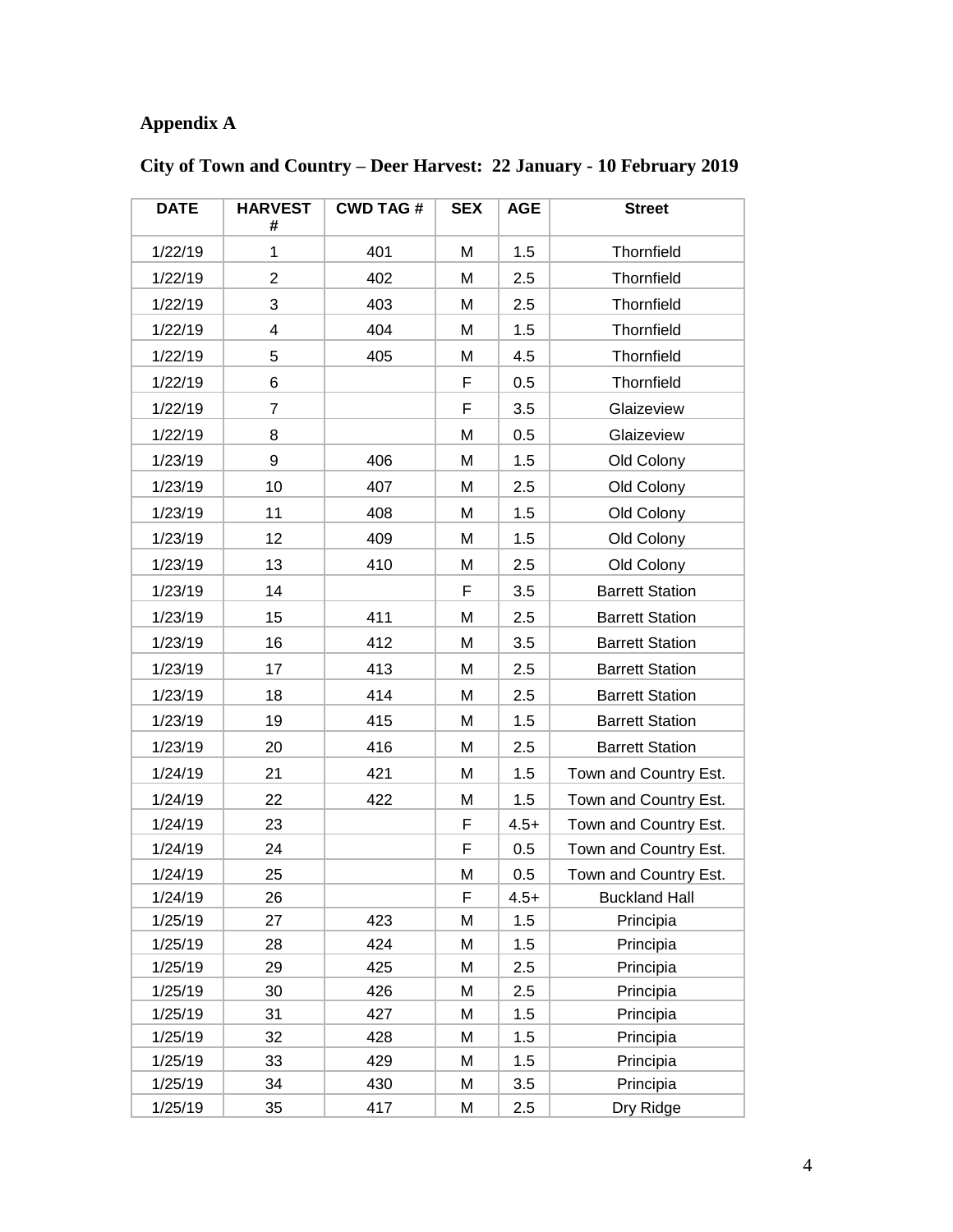| 1/25/19 | 36 | 418 | М  | 1.5    | Dry Ridge                   |  |
|---------|----|-----|----|--------|-----------------------------|--|
| 1/25/19 | 37 |     | F  | $4.5+$ | Dry Ridge                   |  |
| 1/25/19 | 38 |     | F  | 2.5    | Dry Ridge                   |  |
| 1/25/19 | 39 |     | F  | 0.5    | Dry Ridge                   |  |
| 1/26/19 | 40 |     | F  | 1.5    | Weidman                     |  |
| 1/26/19 | 41 |     | F  | 2.5    | Weidman                     |  |
| 1/26/19 | 42 |     | F  | $4.5+$ | Weidman                     |  |
| 1/26/19 | 43 | 435 | M  | 2.5    | Weidman                     |  |
| 1/26/19 | 44 | 436 | M  | 2.5    | Weidman                     |  |
| 1/26/19 | 45 | 437 | М  | 1.5    | Weidman                     |  |
| 1/26/19 | 46 | 438 | М  | 1.5    | Weidman                     |  |
| 1/26/19 | 47 | 439 | М  | 1.5    | Weidman                     |  |
| 1/27/19 | 48 |     | F  | 3.5    | Glaizeview                  |  |
| 1/27/19 | 49 |     | F  | 1.5    | Glaizeview                  |  |
| 1/27/19 | 50 |     | F  | 0.5    | Glaizeview                  |  |
| 1/27/19 | 51 | 440 | M  | 2.5    | Glaizeview                  |  |
| 1/27/19 | 52 | 441 | M  | 4.5    | Glaizeview                  |  |
| 1/27/19 | 53 |     | М  | 0.5    | Conway                      |  |
| 1/27/19 | 54 | 419 | М  | 1.5    | Conway                      |  |
| 1/27/19 | 55 | 420 | M  | 2.5    | Conway                      |  |
| 1/27/19 | 56 |     | F  | 3.5    | Conway                      |  |
| 1/27/19 | 57 |     | F  | 4.5    | Conway                      |  |
| 1/27/19 | 58 |     | F  | 0.5    | Conway                      |  |
| 1/29/19 | 59 | 431 | M  | 2.5    | Thornfield                  |  |
| 1/29/19 | 60 |     | М  | 0.5    | Thornfield                  |  |
| 1/29/19 | 61 |     | М  | 0.5    | Thornfield                  |  |
| 1/29/19 | 62 |     | F  | 0.5    | Thornfield                  |  |
| 1/29/19 | 63 |     | F  | 2.5    | Town and Country Est.       |  |
| 1/29/19 | 64 |     | F  | 2.5    | Town and Country Est.       |  |
| 1/30/19 | 65 |     | F  | $4.5+$ | Alsace                      |  |
| 1/30/19 | 66 |     | F  | 1.5    | Alsace                      |  |
| 1/30/19 | 67 |     | M  | 0.5    | Alsace                      |  |
| 1/30/19 | 68 | 433 | Μ  | 1.5    | Alsace                      |  |
| 1/30/19 | 69 | 434 | M  | 2.5    | <b>Bellerive CC Grounds</b> |  |
| 1/30/19 | 70 |     | F  | 4.5    | <b>Bellerive CC Grounds</b> |  |
| 1/30/19 | 71 |     | F  | 3.5    | <b>Bellerive CC Grounds</b> |  |
| 1/31/19 | 72 |     | F  | 1.5    | Dry Ridge                   |  |
| 1/31/19 | 73 | 432 | M  | 1.5    | Dry Ridge                   |  |
| 1/31/19 | 74 | 442 | Μ  | 4.5    | Weidman                     |  |
| 1/31/19 | 75 |     | F  | $4.5+$ | Weidman                     |  |
| 1/31/19 | 76 |     | F  | 0.5    | Weidman                     |  |
| 1/31/19 | 77 |     | F. | $4.5+$ | Weidman                     |  |
| 1/31/19 | 78 |     | Μ  | 0.5    | Weidman                     |  |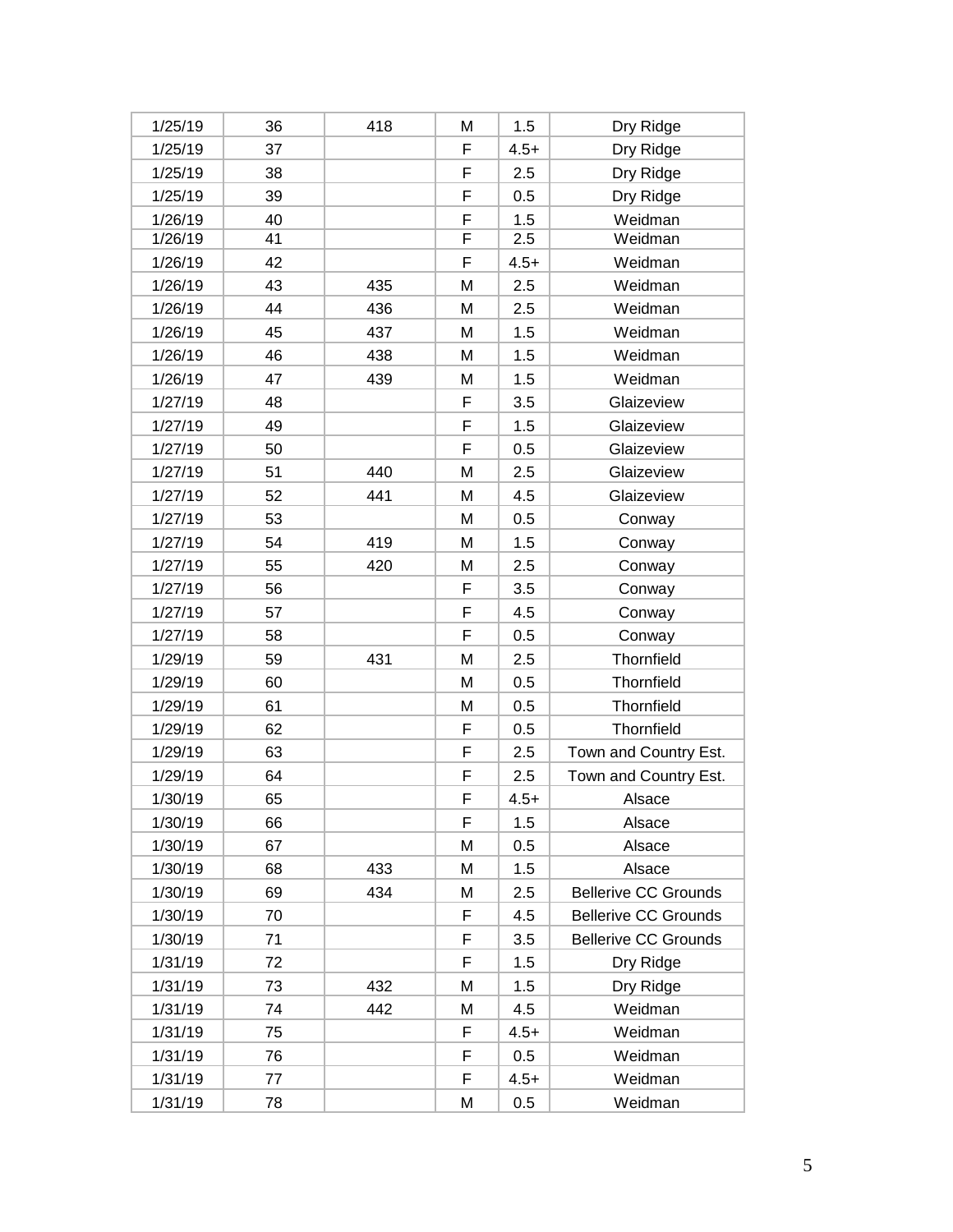| 1/31/19 | 79  |     | F  | 4.5    | Weidman                |
|---------|-----|-----|----|--------|------------------------|
| 1/31/19 | 80  |     | F  | $4.5+$ | Weidman                |
| 1/31/19 | 81  | 445 | M  | 1.5    | Weidman                |
| 1/31/19 | 82  |     | M  | 0.5    | Weidman                |
| 1/31/19 | 83  |     | M  | 0.5    | Weidman                |
| 1/31/19 | 84  |     | F  | 2.5    | Weidman                |
| 1/31/19 | 85  |     | F  | 3.5    | Weidman                |
| 2/1/19  | 86  |     | F  | 2.5    | Conway                 |
| 2/1/19  | 87  |     | F  | 0.5    | Conway                 |
| 2/1/19  | 88  |     | M  | 0.5    | Conway                 |
| 2/1/19  | 89  | 443 | M  | 1.5    | Conway                 |
| 2/1/19  | 90  |     | F  | $4.5+$ | <b>Buckland Hall</b>   |
| 2/1/19  | 91  |     | F  | 2.5    | <b>Buckland Hall</b>   |
| 2/1/19  | 92  |     | M  | 0.5    | <b>Buckland Hall</b>   |
| 2/1/19  | 93  |     | F  | 2.5    | <b>Buckland Hall</b>   |
| 2/1/19  | 94  |     | F  | 4.5    | <b>Buckland Hall</b>   |
| 2/1/19  | 95  | 446 | M  | 1.5    | <b>Buckland Hall</b>   |
| 2/1/19  | 96  | 447 | M  | 2.5    | <b>Buckland Hall</b>   |
| 2/1/19  | 97  | 448 | М  | 1.5    | <b>Buckland Hall</b>   |
| 2/2/19  | 98  | 444 | M  | 6.5    | Mason Rd               |
| 2/2/19  | 99  |     | F  | 3.5    | Mason Rd               |
| 2/2/19  | 100 |     | M  | 0.5    | Mason Rd               |
| 2/2/19  | 101 |     | F  | $4.5+$ | Thornfield             |
| 2/2/19  | 102 |     | F  | 1.5    | Thornfield             |
| 2/2/19  | 103 |     | F  | 0.5    | Thornfield             |
| 2/2/19  | 104 | 247 | M  | 1.5    | Thornfield             |
| 2/2/19  | 105 | 246 | M  | 1.5    | Thornfield             |
| 2/2/19  | 106 | 214 | M  | 2.5    | Thornfield             |
| 2/3/19  | 107 | 449 | M  | 3.5    | Dry Ridge              |
| 2/3/19  | 108 |     | F  | 3.5    | Dry Ridge              |
| 2/3/19  | 109 |     | F  | 1.5    | Dry Ridge              |
| 2/3/19  | 110 | 217 | M  | 1.5    | Weidman                |
| 2/3/19  | 111 |     | F. | 2.5    | Weidman                |
| 2/3/19  | 112 |     | F  | 1.5    | Weidman                |
| 2/3/19  | 113 |     | F  | 1.5    | Weidman                |
| 2/3/19  | 114 |     | F  | 0.5    | Weidman                |
| 2/4/19  | 115 |     | F  | 3.5    | <b>Barrett Station</b> |
| 2/4/19  | 116 |     | F  | 0.5    | <b>Barrett Station</b> |
| 2/4/19  | 117 |     | F  | $4.5+$ | <b>Barrett Station</b> |
| 2/4/19  | 118 |     | M  | 0.5    | <b>Barrett Station</b> |
| 2/4/19  | 119 |     | F. | 4.5    | <b>Barrett Station</b> |
| 2/5/19  | 120 |     | M  | 0.5    | <b>Buckland Hall</b>   |
|         |     |     |    |        |                        |